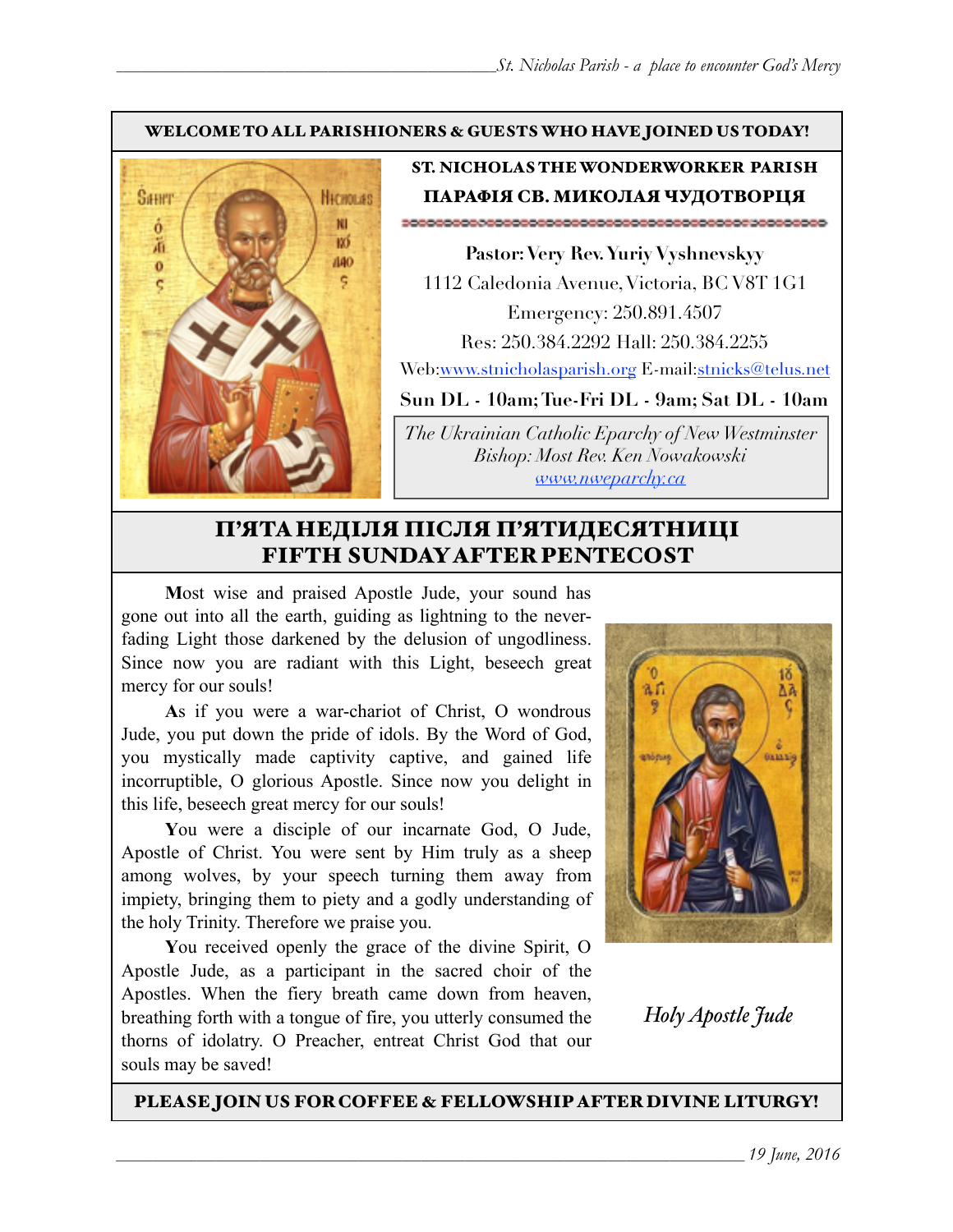| <b>SUNDAY HYMNS</b>                                                                                                                                                                                                                                                                                                                                                                                                                                                                                                                                                                                                                                                                                                          |                                                             |                                                          |                                                             |                |           |  |
|------------------------------------------------------------------------------------------------------------------------------------------------------------------------------------------------------------------------------------------------------------------------------------------------------------------------------------------------------------------------------------------------------------------------------------------------------------------------------------------------------------------------------------------------------------------------------------------------------------------------------------------------------------------------------------------------------------------------------|-------------------------------------------------------------|----------------------------------------------------------|-------------------------------------------------------------|----------------|-----------|--|
| <b>OPENING HYMN</b>                                                                                                                                                                                                                                                                                                                                                                                                                                                                                                                                                                                                                                                                                                          |                                                             | Увійди, Єрею / Come My Friends pg. 238-239               |                                                             |                |           |  |
| <b>COMMUNION HYMN</b>                                                                                                                                                                                                                                                                                                                                                                                                                                                                                                                                                                                                                                                                                                        |                                                             | Тіло Христове / Let Me Receive You, O Christ pg. 258-259 |                                                             |                |           |  |
| <b>CLOSING HYMN</b>                                                                                                                                                                                                                                                                                                                                                                                                                                                                                                                                                                                                                                                                                                          |                                                             | Вислухай, Боже Могучий / Hear Our Petition pg. 280-281   |                                                             |                |           |  |
| Please join us today in singing our Sunday hymns!                                                                                                                                                                                                                                                                                                                                                                                                                                                                                                                                                                                                                                                                            |                                                             |                                                          |                                                             |                |           |  |
| <b>SUNDAY &amp; DAILY SCHEDULE</b>                                                                                                                                                                                                                                                                                                                                                                                                                                                                                                                                                                                                                                                                                           |                                                             |                                                          |                                                             |                |           |  |
| SUNDAY, June 19                                                                                                                                                                                                                                                                                                                                                                                                                                                                                                                                                                                                                                                                                                              |                                                             |                                                          | Divine Liturgy - for the Parishioners of St Nicholas Parish |                | 10:00 AM  |  |
| MONDAY, June 20                                                                                                                                                                                                                                                                                                                                                                                                                                                                                                                                                                                                                                                                                                              |                                                             |                                                          | <b>NO SERVICES</b>                                          |                | ********* |  |
| TUESDAY, June 21                                                                                                                                                                                                                                                                                                                                                                                                                                                                                                                                                                                                                                                                                                             |                                                             | Divine Liturgy of St John Chrysostom                     |                                                             |                | 9:00 AM   |  |
| <b>WEDNESDAY, June 22</b>                                                                                                                                                                                                                                                                                                                                                                                                                                                                                                                                                                                                                                                                                                    |                                                             | Divine Liturgy / Moleben                                 |                                                             |                | 9AM / 7PM |  |
| THURSDAY, June 23                                                                                                                                                                                                                                                                                                                                                                                                                                                                                                                                                                                                                                                                                                            |                                                             | Divine Liturgy of St John Chrysostom                     |                                                             |                | 9:00 AM   |  |
| FRIDAY, June 24                                                                                                                                                                                                                                                                                                                                                                                                                                                                                                                                                                                                                                                                                                              |                                                             | Divine Liturgy of St John Chrysostom                     |                                                             |                | 9:00 AM   |  |
| SATURDAY, June 25                                                                                                                                                                                                                                                                                                                                                                                                                                                                                                                                                                                                                                                                                                            |                                                             | Divine Liturgy of St John Chrysostom                     |                                                             |                | 9:00 AM   |  |
| SUNDAY, June 26                                                                                                                                                                                                                                                                                                                                                                                                                                                                                                                                                                                                                                                                                                              | Divine Liturgy - for the Parishioners of St Nicholas Parish |                                                          |                                                             |                | 10:00 AM  |  |
| Please Note: to request a Divine Liturgy for a special intention, please see Fr. Yuriy to arrange for it!                                                                                                                                                                                                                                                                                                                                                                                                                                                                                                                                                                                                                    |                                                             |                                                          |                                                             |                |           |  |
| <b>SUNDAY EPISTLE READERS</b>                                                                                                                                                                                                                                                                                                                                                                                                                                                                                                                                                                                                                                                                                                |                                                             |                                                          |                                                             |                |           |  |
| <b>DATE</b>                                                                                                                                                                                                                                                                                                                                                                                                                                                                                                                                                                                                                                                                                                                  | <b>READING</b>                                              | <b>UKRAINIAN</b>                                         |                                                             | <b>ENGLISH</b> |           |  |
| SUNDAY, June 19                                                                                                                                                                                                                                                                                                                                                                                                                                                                                                                                                                                                                                                                                                              | Rm. 10: 1-10                                                | Natalia Bryndak                                          |                                                             | Carol Chapman  |           |  |
| SUNDAY, June 26                                                                                                                                                                                                                                                                                                                                                                                                                                                                                                                                                                                                                                                                                                              | Rm. 12: 6-14                                                | Liliia Palyvoda                                          |                                                             | Peter Iwanuck  |           |  |
| SUNDAY, July 3                                                                                                                                                                                                                                                                                                                                                                                                                                                                                                                                                                                                                                                                                                               | Rm. 15: 1-7                                                 | Motria Koropecky                                         |                                                             | Caroline Smudy |           |  |
| SUNDAY, July 10                                                                                                                                                                                                                                                                                                                                                                                                                                                                                                                                                                                                                                                                                                              | 1 Cor. 1:10-18                                              | Yuliya Pelekhata                                         |                                                             | Rita Vanderven |           |  |
| Thank you, Epistle readers, for your service in proclaiming God's Word!                                                                                                                                                                                                                                                                                                                                                                                                                                                                                                                                                                                                                                                      |                                                             |                                                          |                                                             |                |           |  |
| PARISH COUNCIL EXECUTIVE                                                                                                                                                                                                                                                                                                                                                                                                                                                                                                                                                                                                                                                                                                     |                                                             |                                                          | PASTORAL MINISTRY & HOLY MYSTERIES                          |                |           |  |
| Alec Rossa - 250.472.3374   CONFESSIONS1/2 hour before Liturgy<br>CHAIRPERSON<br>VICE-CHAIRPERSONDarlene DeMerchant - 250.727.3837<br>SECRETARYCindy Lazaruk - 778.677.9072<br>BAPTISMSby appointment<br>TREASURERWilliam Vanderven - 250.478.1458<br>FINANCIAL SECRETARYDavid Newberry - 250.598.8197<br>MARRIAGESby appointment<br>FUNDRAISING/HALL RENTALRobert Herchak - 250.386.7872<br>FUNERALSby appointment<br>MAINTENANCEMurray Chapman - 250.658.4769<br>LITURGICAL COMMITTEEMotria Koropecky - 250.658.3051<br>MEMBER AT LARGECaroline Smudy - 778.440.9419<br>VIBRANT PARISHDarlene DeMerchant - 250.727.3837<br>Bequests & Wills: Leaving a bequeath is a process of giving a donation through your will. It is |                                                             |                                                          |                                                             |                |           |  |
| simply a distribution from your estate to a charitable organization through your last will and testament. It<br>can be as small or as large a donation as you wish. It is important that you talk to your lawyer about the                                                                                                                                                                                                                                                                                                                                                                                                                                                                                                   |                                                             |                                                          |                                                             |                |           |  |

process. In your kindness please remember St Nicholas the Wonderworker Ukrainian Catholic Church in your bequeath and will. If anyone wishes to make such a bequeath in their will, the following clause may be included or added to a will: "I give, devise, and bequeath to St Nicholas the Wonderworker Ukrainian Catholic Parish - 1112 Caledonia Avenue, Victoria BC, V8T 1G1, the sum of \$ \_\_\_\_\_ (or \_\_\_\_% of my estate), to be used for the benefit of the parish and it's pastoral activities."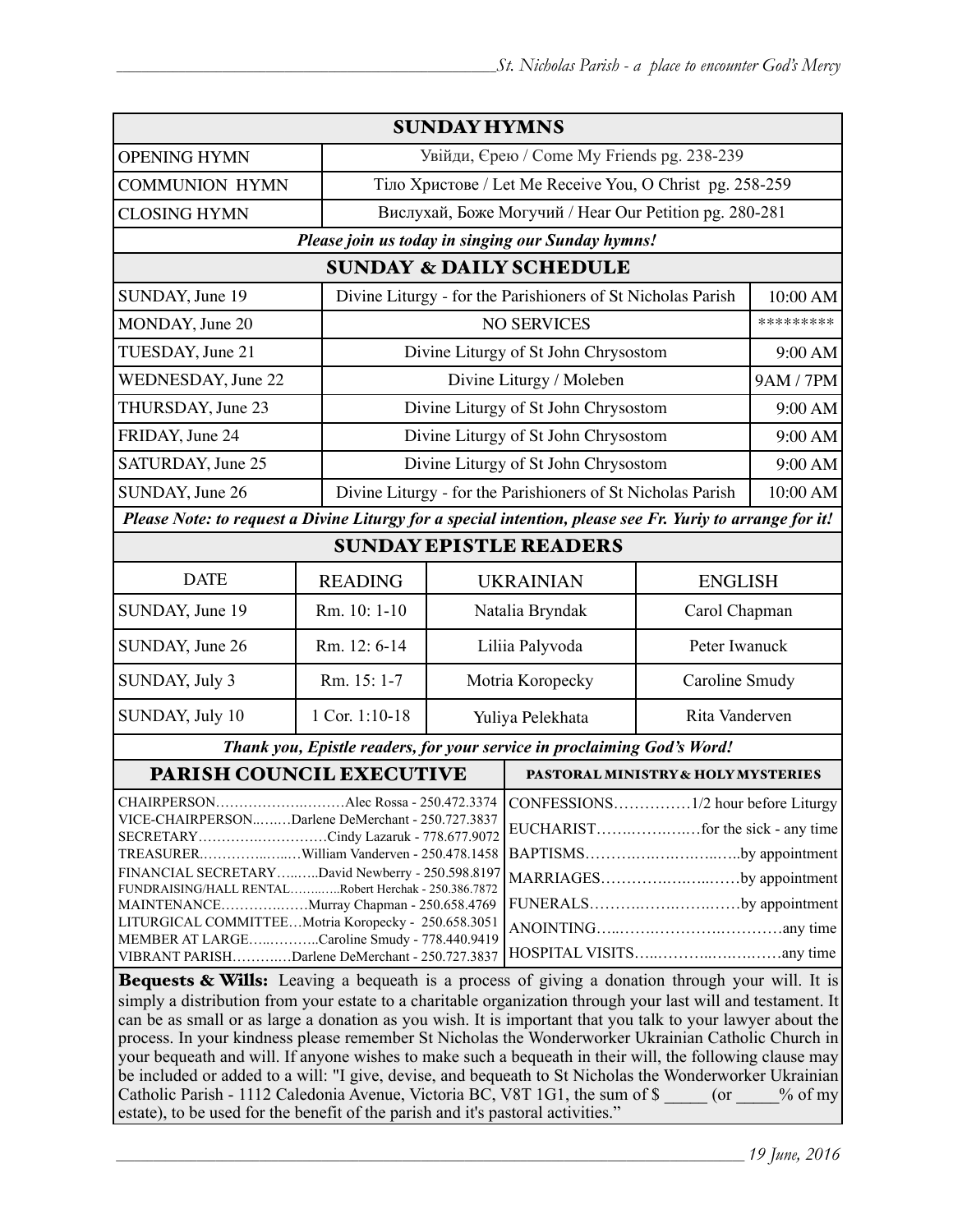### **Vibrant Parish Prayer**

**O** God, Creator of Heaven and Earth! Because of your indescribable love for us, you sent your Only-Begotten Son, Our Lord and Saviour, Jesus Christ - The Way, The Truth, and The Life and our Salvation. In His name, we turn to You. Strengthen our hearts and minds in Christian love and in unity of purpose as we strive to build a Vibrant Parish. Give us the grace to model our lives according to the Word of God. Instill in us the desire to pray and to celebrate the Holy Mysteries as one Christian Family in our Parish Community. Inspire us to follow Your great command to be a servant to the less fortunate among us! Grant this, O Lord, through the mercies and love for mankind of Your Only-Begotten Son with whom You are blessed, together with Your All-Holy, Good and Life-Giving Spirit, now and forever and ever. Amen!



# **The Vibrant Parish**

**A Place To Encounter The Living Christ** Through the word, the Holy Mysteries & Prayer, Serving One's Neighbor, Leadership Fostering & Serving Unity and Missionary Spirit (His Beatitude Sviatoslav)



### **Молитва Живої Парафії**

**Г**осподи Ісусе Христе, Пастирю Добрий, як колись Ти пригорнув заблуканих овечок, щоб вони пізнали Твій голос і були Твоїм стадом, так і сьогодні глянь ласкаво з небесних висот на нашу парафію та зішли на неї Твого Святого Духа, щоб вона була місцем пізнання радості Доброї Новини. Скріплюй нас Твоєю присутністю та єднай нас кожночасно в молитві. Даруй нам духа служіння ближньому, щоб у нашій парафії кожний міг зустріти Тебе, милостивого Бога. Благослови наш духовний провід Твоєю мудрістю і дай, щоб ніхто з нас не шкодував ні часу, ні талантів, ні матеріальних дібр для розбудови Твого царства. Єднай нас у мирі та злагоді, щоб ми були Твоєю спільнотою любові. Всели в нас місійного духа, щоб ми стали тим світилом євангельського слова, молитви і добрих діл, що кличе кожного до участі в Божественному житті, щоб славилося, Спасе, Твоє Ім'я з безначальним Твоїм Отцем та пресвятим, благим і животворящим Твоїм Духом нині, і повсякчас, і на віки віків. Амінь.

# DIVINE LITURGY PROPERS

*An Anthology for Worship: pg. 341, 844*

**Troparion, Tone 4:** When the disciples of the Lord learned from the angel\* the glorious news of the resurrection\* and cast off the ancestral condemnation,\* they proudly told the apostles:\* "Death has been plundered!\* Christ our God is risen,\* granting to the world great mercy."

**Troparion, Tone 1:** As we know you to be Christ's relative\* and a steadfast martyr,\* O Jude, we praise you with sacred hymns.\* You trampled on error and kept the faith.\* And so on this day as we feast your memory\* through your prayers, O apostle,\* we receive release from our sins.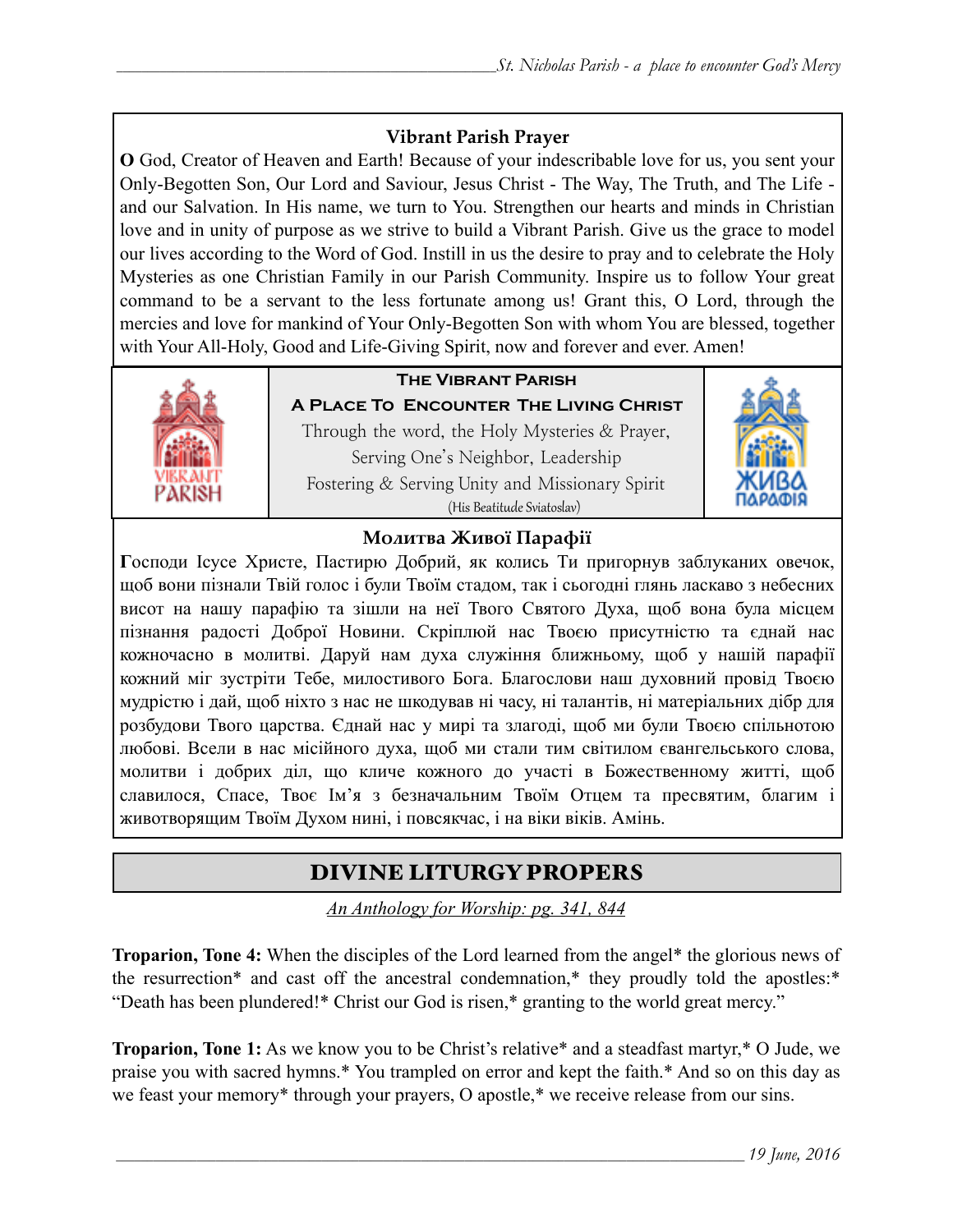**Glory: Kontakion, Tone 4:** My Saviour and Deliverer from the grave\* as God raised out of bondage the children of the earth\* and shattered the gates of Hades;\* and as Master, He rose on the third day.

**Now: Kontakion, Tone 2:** O Jude, because of your solid mind\* you were shown to be a chosen disciple and firm pillar of the Church of Christ.\* You proclaimed to the nations His holy word\* teaching them to believe in the one God\* from Whom you received glory and the gift of healing\* to cure the ills of those who flee to you,\* O apostle, worthy of all praise.

**Prokeimenon, Tone 4:** How great are Your works, O Lord\* You have made all things in wisdom. *Verse:* Bless the Lord, O my soul: O Lord my God, You are exceedingly great.

**Prokeimenon, Tone 8:** Their utterance has gone forth into all the earth, and their word unto the ends of the world.

**Epistle - Romans 10:1-10 - A reading from the letter of St. Paul to the Romans:** Brothers and Sisters, my heart's desire and prayer to God on their behalf is for salvation. I testify with regard to them that they have zeal for God, but it is not discerning. For, in their unawareness of the righteousness that comes from God and their attempt to establish their own (righteousness), they did not submit to the righteousness of God. For Christ is the end of the law for the justification of everyone who has faith. Moses writes about the righteousness that comes from (the) law, "The one who does these things will live by them." But the righteousness that comes from faith says, "Do not say in your heart, 'Who will go up into heaven?' (that is, to bring Christ down) or 'Who will go down into the abyss?' (that is, to bring Christ up from the dead)." But what does it say? "The word is near you, in your mouth and in your heart" (that is, the word of faith that we preach), for, if you confess with your mouth that Jesus is Lord and believe in your heart that God raised him from the dead, you will be saved. For one believes with the heart and so is justified, and one confesses with the mouth and so is saved.

**Alleluia, Tone 4:** *Verse:* Poise yourself and advance in triumph and reign in the cause of truth, and meekness, and justice. *Verse:* You have loved justice and hated iniquity. *Verse:* The heavens shall confess our wonders, O Lord, and Your truth in the church of the saints. *Verse:* God is glorified in the assembly of the saints.

**Gospel - Matthew 8:28-9:1 -** At that time Jesus came to the other side, to the territory of the Gadarenes, two demoniacs who were coming from the tombs met him. They were so savage that no one could travel by that road. They cried out, "What have you to do with us, Son of God? Have you come here to torment us before the appointed time?" Some distance away a herd of many swine was feeding. The demons pleaded with him, "If you drive us out, send us into the herd of swine." And he said to them, "Go then!" They came out and entered the swine, and the whole herd rushed down the steep bank into the sea where they drowned. The swineherds ran away, and when they came to the town they reported everything, including what had happened to the demoniacs. Thereupon the whole town came out to meet Jesus, and when they saw him they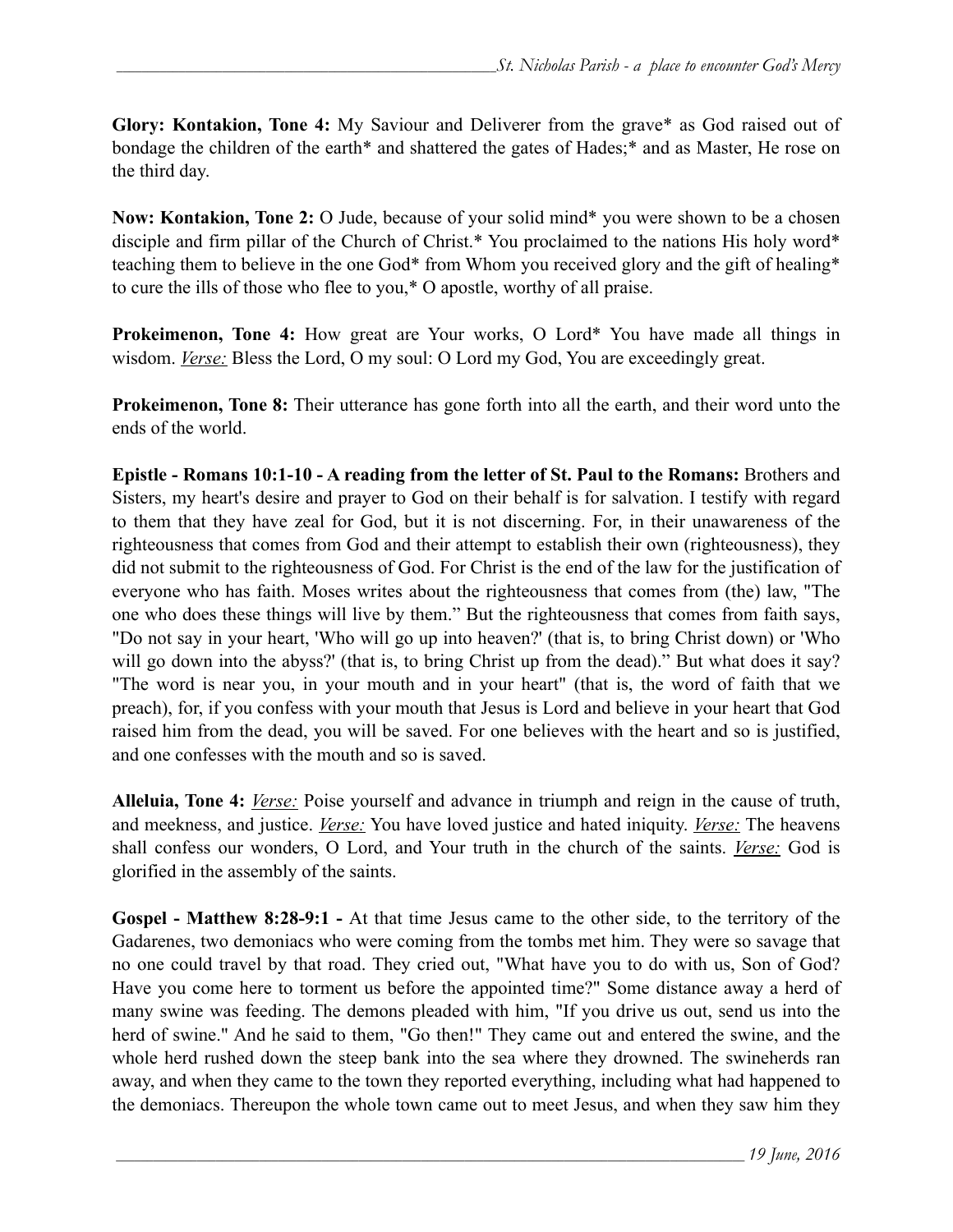begged him to leave their district. He entered a boat, made the crossing, and came into his own town.

**Communion Hymn:** Praise the Lord from the heavens;\* praise Him in the highest.\* Their utterance has gone forth into all the earth,\* and their word unto the ends of the world.\* Alleluia, alleluia,\* alleluia.



**Прокімен, глас 4:** Які величні діла Твої, Господи! Все премудрістю сотворив Ти. *Стих:* Благослови, душе моя, Господа! Господи, Боже мій, Ти вельми великий.

**Апостол - 10:1-10 - До Римлян послання Св. Ап. Павла читання:** Браття і сестри, бажання мого серця й молитва до Бога за Ізраїля на спасіння. Бо я свідчу їм, що вони мають ревність про Бога, але не за розумом. Вони бо, не розуміючи праведности Божої, і силкуючись поставити власну праведність, не покорились праведності Божій. Бо кінець Закону Христос на праведність кожному, хто вірує. Мойсей бо пише про праведність, що від Закону, що людина, яка його виконує, буде ним жити. А про праведність, що від віри, говорить так: Не кажи в своїм серці: Хто вийде на небо? цебто звести додолу Христа, або: Хто зійде в безодню? цебто вивести з мертвих Христа. Але що каже ще? Близько тебе слово, в устах твоїх і в серці твоїм, цебто слово віри, що його проповідуємо. Бо коли ти устами своїми визнаватимеш Ісуса за Господа, і будеш вірувати в своїм серці, що Бог воскресив Його з мертвих, то спасешся, бо серцем віруємо для праведности, а устами ісповідуємо для спасіння.

**Алилуя, глас 4:** *Стих:* Натягни лук і наступай, і пануй істини ради, лагідности і справедливости. *Стих:* Ти полюбив правду і зненавидів беззаконня.

**Євангеліє - Матея 8:28-9:1 -** У той час, коли Ісус прибув на той бік, у край гадаринський, зустріли його два біснуваті, що вийшли з гробниць, але такі люті, що ніхто не міг перейти тією дорогою. І почали кричати: "Що нам і тобі, Сину Божий? Прийшов єси сюди, щоб нас мучити перед часом?" Оподаль же від них паслося велике стадо свиней. Біси попросили його: "Як ти нас виганяєш, пошли нас в оте стадо свиней." "Ідіть" – сказав їм. І вийшли з них, і ввійшли у свиней. Тоді то все стадо кинулося з кручі в море й утопилося в хвилях. А пастухи повтікали й, прибігши в місто, все розповіли, а й про біснуватих. Тоді все місто вийшло Ісусові назустріч і, побачивши його, попросили, щоб відійшов з їхніх околиць. Сівши у човен, він переплив назад і прибув у своє місто.

**Причасний:** Хваліте Господа з небес, хваліте Його на висотах. Алилуя, алилуя, алилуя!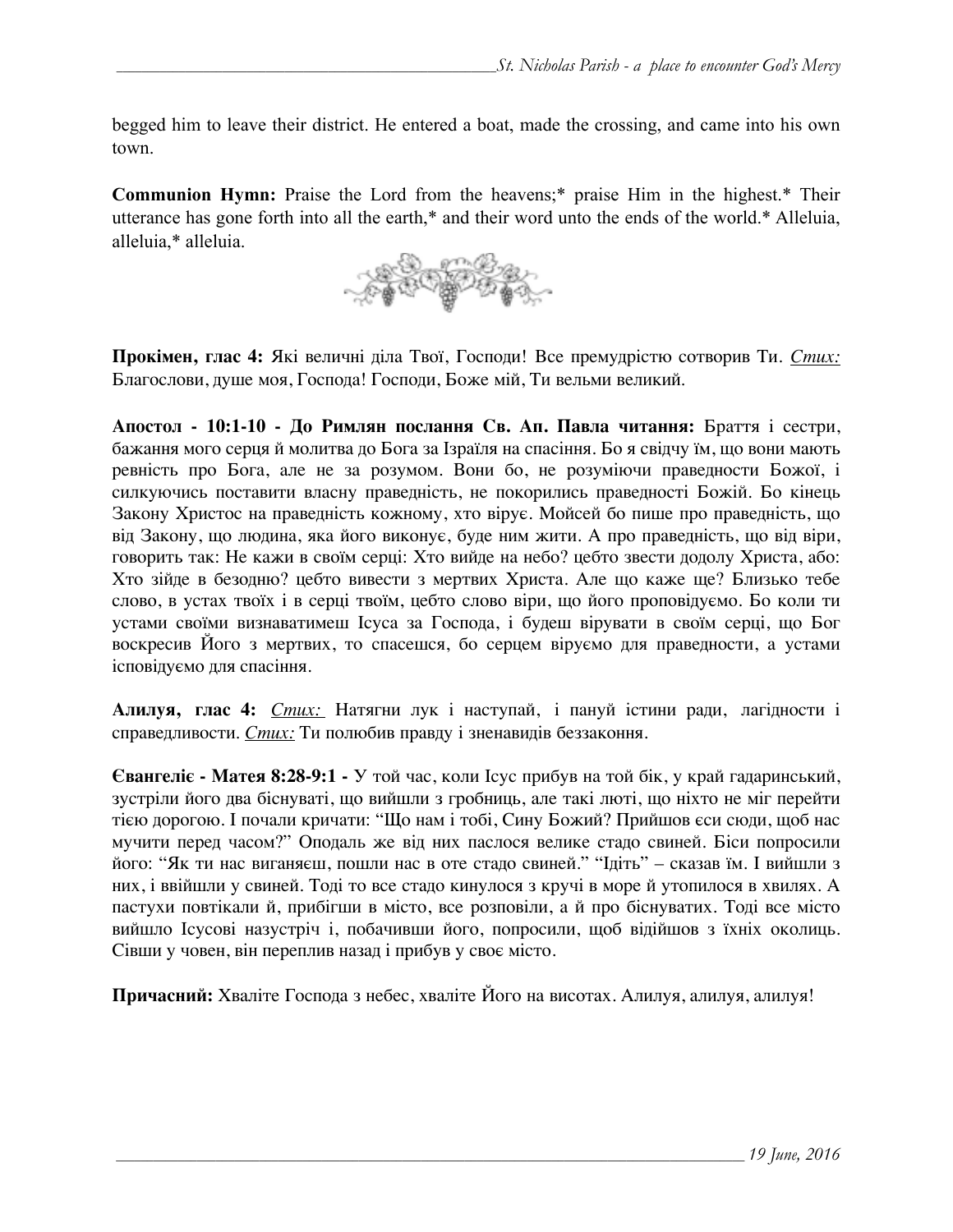### ANNOUNCEMENTS

- ✦**HAPPY FATHER'S DAY!** Heartfelt greetings to all our Fathers on this Father's Day. Wishing you good health, prosperity, and peace. May the Merciful Lord bless you and your family with His choicest blessings for many happy and blessed years. Многая Літа!
- ✦**HAPPY BIRTHDAY** to MARIA KOROPECKY, MATTEA HUCULAK and all those who celebrated their birthdays this past week. May the Lord Our God continue to bless you abundantly and the Holy Mother of God protects you at all times. Многая Літа!
- ✦**WE NEED YOUR HELP:** Dear Parishioners. You probably noticed that we trimmed all the chestnut tress on the church property and we removed one tree for a cost of \$1,500. We want to let you know that we received a donation in the amount of \$1,000 towards this expense and we would welcome any donations to cover the rest of this cost. We also received another generous donations in the amount of \$1,000 to cover the cost of the repair of our industrial fridge in the kitchen. May God bless our donors abundantly for their generous donations to support our parish.
- ✦**THE DIVINE LITURGY AN ANTHOLOGY FOR WORSHIP:** books have been purchased and we would be most appreciative for any donations to offset the costs of the books (\$400.00). This is a one-volume source for singing the Divine Liturgy in English with sections in Ukrainian. This book contains Sundays, Festal and Weekday Musical Settings for the Divine Liturgy of St. John Chrysostom, Music for the Liturgy of Saint Basil the Great, the Hours in English, Propers for the Liturgical Year, Tables for Scriptural Readings, Hymns and Carols, Blessings and Other Brief Rites. May the use of the Anthology bring abundant blessings to all of us, and with one voice and one heart sing the praises of the Father, Son and Holy Spirit, now and forever. Amen.
- ✦**MOLEBEN TO CHRIST THE LOVER OF MANKIND:** please join us for Moleben every Wednesday at 7PM.
- ✦**JOIN OUR CHOIR:** Do you enjoy singing? Please consider joining our St Nicholas Parish Choir and remember that we ALWAYS looking for new members! Contact Motria Koropecky for details at 250.658.3051
- ✦**VIBRANT PARISH PRAYER:** Please help yourself to a copy of the Vibrant Parish Prayer card located in each pew. You are most welcome to take one home with you. This prayer is recited at the end of each Liturgy. "It is in our parish the faithful most frequently encounter Christ through Christian instruction, community prayer and service to ones neighbour. In promoting and enlivening our parish life, we also enliven the entire Church."
- ✦**CATECHISM ANNOUNCEMENT:** "*And they were bringing to Him also the infants, in order that He may be touching them; but after the disciples saw it, they rebuked them. But*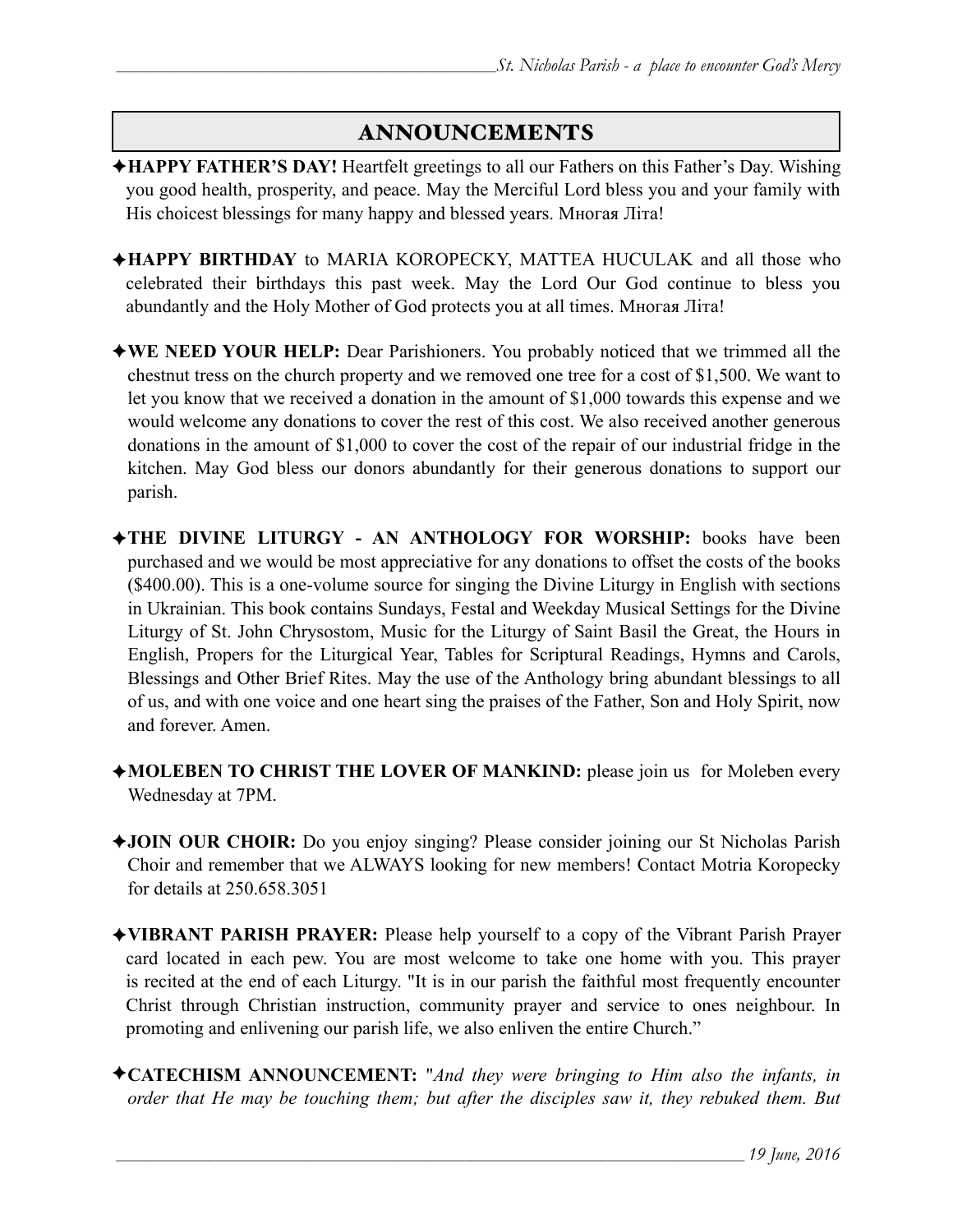*Jesus called them to Himself and said, Let alone the little children to come to Me, and cease hindering them; for of such is the kingdom of God*." We are happy to welcome all children to our St. Nicholas The Wonderworker catechism program. Weekly classes are scheduled Sunday morning during Divine Liturgy. We want your children to learn more about their Catholic faith, sacred scripture, feast days, and religious practices and customs of the Ukrainian Catholic church. If you have any questions, please do not hesitate to contact Marian Chalifoux at 250.507.1005

- ✦**PRAYER REQUEST:** Please keep in your prayers members of our parish, our family and friends who are ailing, are in hospitals, nursing homes and those who are not able to join actively in their community.
- ✦**THRIFTY'S PRE-PAID FOOD CARDS** We all have to buy groceries. Why not have 6% of it returned back to the church at no extra charge! Cards are available in \$100, \$200, and \$500 denominations. Talk to Alec after today's liturgy to pre- order your cards. We need to sell A LOT of them! We encourage you to consider purchasing them for yourselves as gifts too.
- ✦**TRAVELING ICON:** Anyone interested in gracing their home with Christ The Teacher Icon can call Darlene DeMerchant at 250.727.3837
- ✦**RENOVATIONS TO THE RECTORY:** In our today's world, everything is costing more and more money. We as a Parish community really need your help. We need your financial help toward the costs of the renovations to the rectory. Renovation Fund is \$30,000 but we are still short over \$15,000 of our goal. We need to rebuild the front porch and steps and the rear stairs as well as do seismic upgrade to the basement which will cost us approximately \$25,000. Please consider donating generously to this work. We thank you and pray for you!
- ✦**SUNDAY COFFEE VOLUNTEERS** act as hosts and serve light refreshments following the Sunday morning Divine Liturgy, providing an opportunity for the faithful to socialize with friends and visitors following their shared worship experience. We thank all of our parishioners who kind volunteer to serve refreshments. Whether you are new to the Parish, or are a longtime members, please join us for coffee.
- ✦**BE A STEWARD:** Have you ever wondered what more can you do to help our parish? Here are some suggestions: **Steward** of property security; **Steward** of grounds cleaning; **Steward** of cleaning church; **Steward** of church linen; **Steward** of outreach; **Steward** of caring; **Steward** of prayer; **Steward** of service. Quite often, our homebound or senior members, once active in their younger years, want to find purpose in their senior years. It's not only about doing but about "BEING" present to others. Contact Fr. Yuriy **OR** Darlene DeMerchant for more information. You will be amazed how "BEING" can make a difference.
- ✦**SUNDAY, JUNE 12 DONATION:** Coffee: \$40.85; Vigil lights: \$19.75; Loose collection: \$71.00; Envelope collection: \$867.00; Pre-authorized payments June 6 to June 12: \$120.00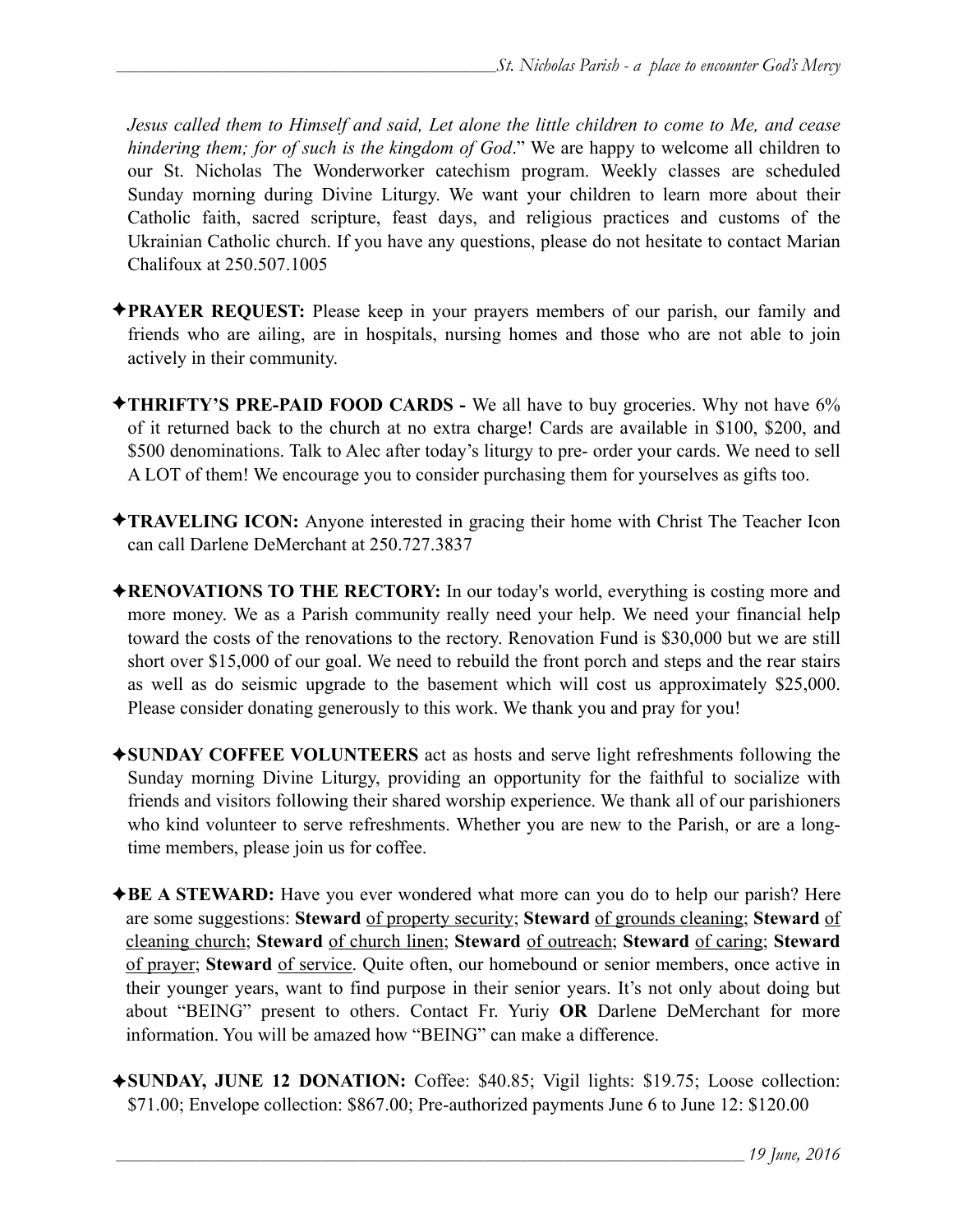### HOLY APOSTLE JUDE

 St. Jude was one of the Twelve Apostles. He was the son of Joseph and Salome (not the Salome of Bethlehem, not another) and the brother of James, the brother of the Lord. Joseph the carpenter had four sons with Salome: James, Hosea, Simon and Jude. This Jude is sometimes called "Jude, the brother of James" due to his brother being better-known (Luke 6:16, Acts 1:13). St. Jude begins his epistle in this manner: *Jude, the servant of Jesus Christ, and brother of James* (Jude 1:1).

 Even though he could call himself the brother of the Lord as much as James, he did not do this, out of humility and shame, for he did not at first believe in Christ the Lord. When the elderly Joseph, before his death, wanted to leave a portion of his estate to Jesus, as well as to his other children, all of them protested, even Jude. Only James voluntarily set aside a share of his portion and intended it for Jesus. Jude is also called Levi and Thaddaeus. Jude preached the Gospel throughout Judea, Samaria, Galilee, Idumea, Syria, Arabia, Mesopotamia and Armenia.

 St Jude's Epistle speaks about the Holy Trinity, about the Incarnation of the Lord Jesus Christ, about the good and bad angels, and about the dread Last Judgment. The Apostle urges believers to guard themselves against fleshly impurity, to be diligent in prayer, faith and love, to convert the lost to the path of salvation, and to guard themselves from the teachings of heretics. He also says that it is not enough just to be converted to Christianity, but faith must be demonstrated by good works. He cites the rebellious angels and men punished by God (verse 6) to support this.

 When Jude was preaching in the regions around Ararat, he was captured by pagans, crucified on a cross and killed by being shot with arrows, that he might reign eternally in the Kingdom of Christ.

### STEWARDSHIP: SHARING GIFTS OF TIME, TALENT & TREASURE

**CHRISTIAN STEWARDSHIP** is a way of life based on the awareness that everything we have and everything we care comes from God.

 A Christian steward is one who receive's God's gifts gratefully, cherishes and tends them in a responsible manner, shares them in justice, and love with others, and returns them with increase to the Lord.

 Each of us is called to practise stewardship. We are called to look outward and to place ourselves at the service of our community, especially those most in need.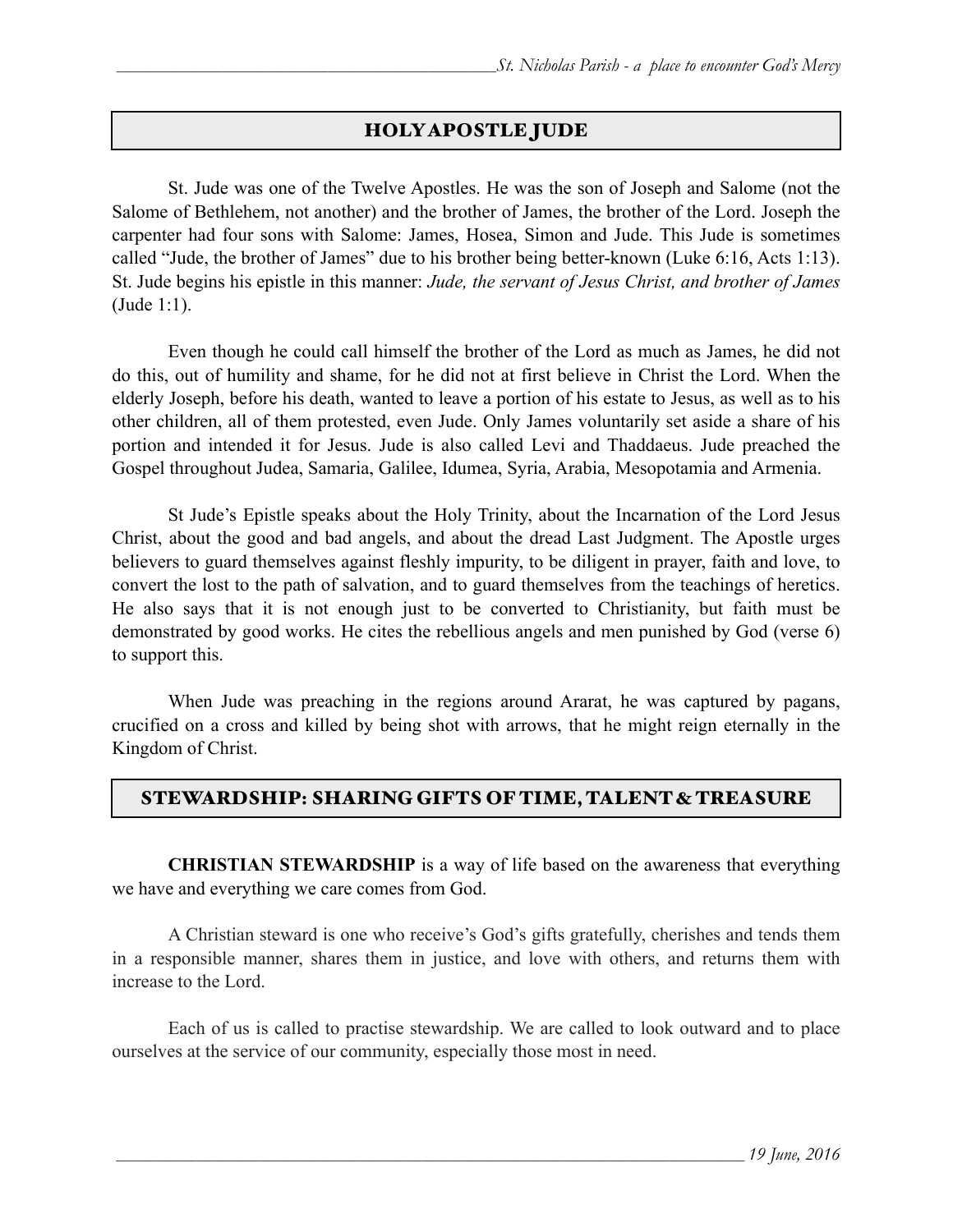This Christmas St. Nicholas Parish has chosen to support Anawim House ([www.anawimhouse.com\)](http://www.anawimhouse.com) with donations of **non-perishable food items, toiletries, and gently used clothing**. The Anawim Companion Society provides for the charitable needs of people living in poverty. At the Anawim House, people receive help, care and counsel. Basic needs are met in a safe home where people come to and feel like they are part of a community. The Anawim House is an adult only facility. Outreach day programs are offered to those in need of companionship and sharing 6 days per week.

 Clearly labelled boxes have been placed in the entrance of the church for donations. Items most in need include:

**Toiletries** - shampoo, razors, soap, shaving cream, toothbrushes, toothpaste

**Non-Perishable Food Items** - pastas, tomato sauce, cereals, tuna, coffee, sugar, canned fruit, soup bases

**Clothing gently used** - jeans, t-shirts, sweaters, warm and waterproof jackets

 Our parish is blessed by the excellent spirit and generosity of those parishioners who live out their life and faith in the service of others. Thank you so much in advance for you help. Good bless you!

### CAMP ST. VOLODYMYR - 21-28 AUGUST, 2016

We are currently in need of a camp nurse, arts & crafts co-ordinator and someone to help to take the leadership role in the kitchen. If you are interested or know of anyone who may be able to fulfill these roles please contact Jennifer Caldwell @ 604.220.0584 or jennsawka@hotmail.com. Visit our website via [www.nweparchy.ca](http://www.nweparchy.ca/)

### **REGISTRATION**

Camp offers a wide range of activities for campers aged 7-15 (as of December 31, 2016). Registration is available online via Eventbrite "Camp St. Volodymyr BC 2016." Early bird registration Ends July 7, 2016.

#### DONATE

We are always happy to accept food donations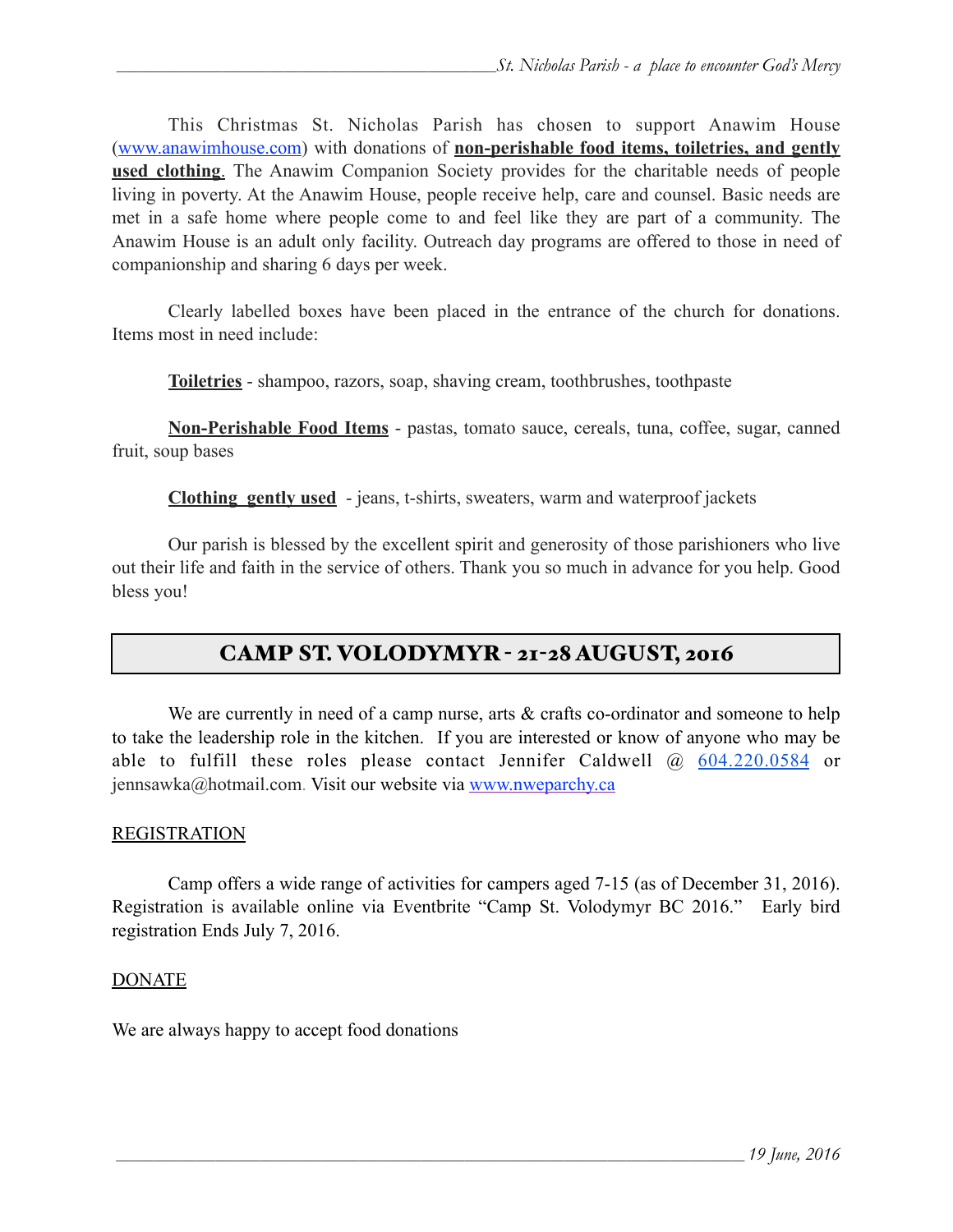### **NEWS**

### 'Assisted dying' law shows disrespect for life

[They are calling it "assisted dying" in Canada.](http://www.huffingtonpost.ca/2016/06/13/assisted-dying-bill-need-not-comply-with-supreme-court-ruling-justice-minister_n_10447336.html) Perhaps euthanasia is too hard to pronounce, and assisted suicide sounds too, well, too exact.

 [Complexities of Canadian law aside, suffice it to say the Canadian Supreme Court](http://ncronline.org/node/95701)  approved "assisted dying" in February 2015, and directed the legislature to amend the law by June 6 this year. But, after three "reads" in the House and one in the Senate, Bill C-14 landed back in the House for revision, missing the deadline. Technically, you are still breaking the law if you help someone commit suicide in Canada.

The complexities of the argument seem to reduce to who gets to kill whom and why. Does one need to be terminally ill? How old must you be to decide for yourself? What does "competent" mean?

The details are, well, the details. It's not just Canada. The fact is the world at large is becoming less and less respectful of human life.

 In the Netherlands, you can get help killing yourself if you are over the age of twelve (they call it "voluntary euthanasia") but children under twelve must have their own parents decide to kill them. It's called the Groningen Protocol. It is not really a law, but the Dutch Society for Pediatrics made it mandatory. Think babies born with [spina bifida](http://www.cdc.gov/ncbddd/spinabifida/facts.html) (open spine) and [hydrocephalus](http://www.ninds.nih.gov/disorders/hydrocephalus/detail_hydrocephalus.htm) ("water on the brain").

As the Western Hemisphere braces for more and more babies affected by the Zika Virus, more and more people are arguing for abortion, or worse. It is a terrifying situation.

 Which brings me to a four-year-old article in the British *Journal of Medical Ethics*, entitled ["After-birth abortion: why should the baby live?"](http://jme.bmj.com/content/early/2012/03/01/medethics-2011-100411.full)

You read that right.

 The article's authors, Francesca Minerva of the University of Melbourne, Australia, and Alberto Giubilini of the University of Oxford, in England, [issued a clarification](http://blogs.bmj.com/medical-ethics/2012/03/02/an-open-letter-from-giubilini-and-minerva/) during the media storm following their 2012 argument that both pre-born and post-born, a fetus is a fetus not a person; if it is defective it is OK to get rid of it.

[Minerva and Giubilini give lots of reasons for abortion:](https://www.academia.edu/3548696/_Some_clarifications_on_the_moral_status_of_newborns_and_the_normative_implications_Journal_of_Medical_Ethics_39_5_2013_264-265) "the fetus is affected by a severe abnormality that will make the quality of its life extremely poor; the pregnancy puts at risk a woman's health, or even her life; the fetus is the result of sexual abuse; the woman is incapable (for various reasons) of taking care of a child at that particular moment in her life; there are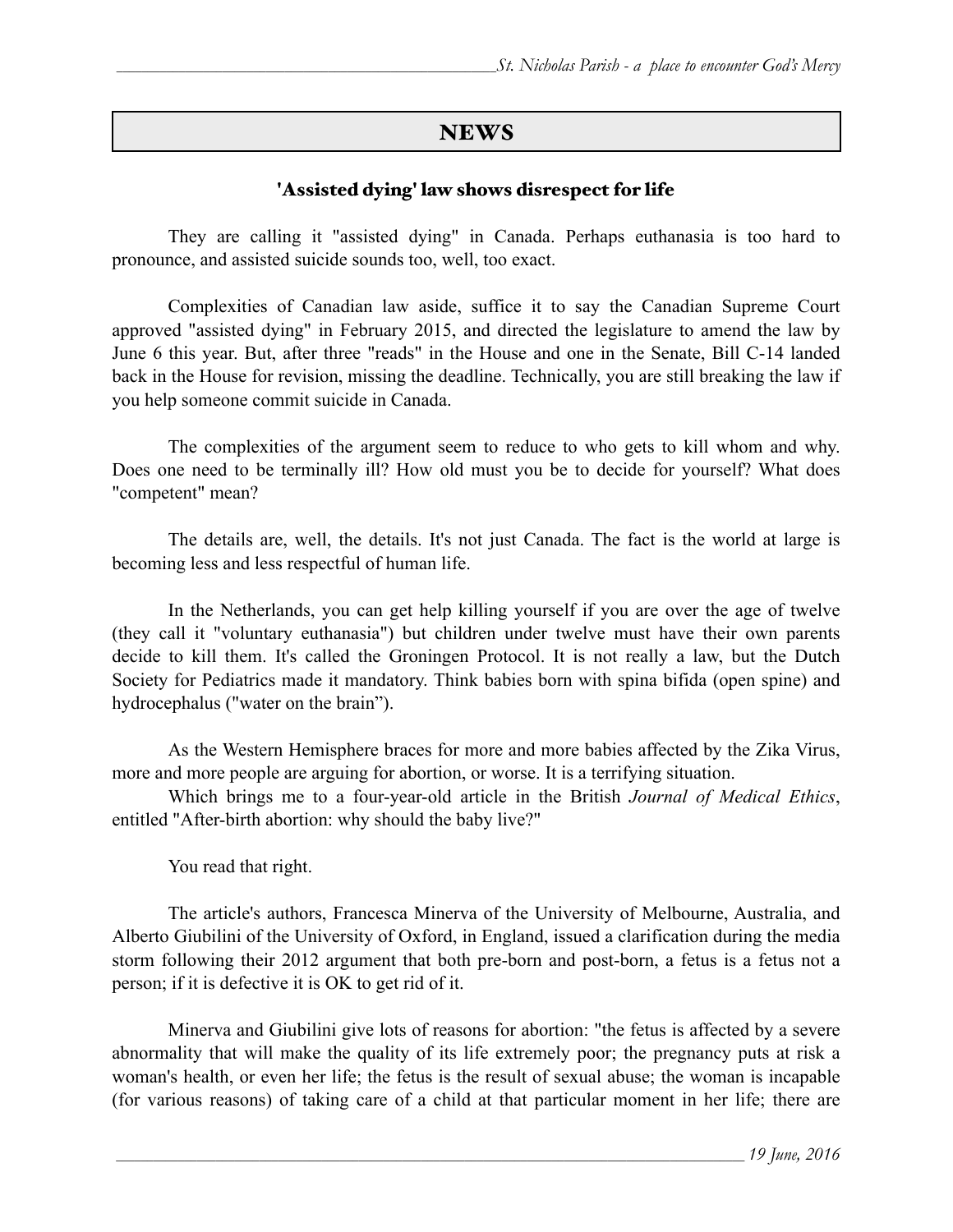extreme economic difficulties or social conditions which are hardly compatible with having children, and so on. …"

Do reasons for abortion justify killing the newborn, the professors ask? They decry the large numbers of Down syndrome children born in Europe. Obviously, they write, if the parents knew they could have aborted these children.

Here's why: "The moral status of an infant is equivalent to that of a fetus, that is, neither can be considered a 'person' in a morally relevant sense" and "It is not possible to damage a newborn by preventing her from developing the potentiality to become a person in the morally relevant sense."

Aside from leaky logic, the thrust of the argument centers on a definition of person that comes startlingly close to the conditions of people now in hospice care around the world. If individuals cease to "be" persons in "the morally relevant sense" must they be kept alive? What is their status? What are their rights?

The defining thought in these discussions -- at either end of the life spectrum -- reduces to the usefulness of the human being involved. Whether eight months or eight years or eighty years, the concept of an "inconvenient" individual melds with the inconvenience of palliative care for the terminally ill.

There's no doubt about it. The life you save may be your own.

### *(ncronline.org)*

### Ukrainian Parliament adopted a draft appeal to Ecumenical Patriarch on granting Authocephaly to Ukrainian Orthodox Church

Parliamentarians asked Ecumenical Patriarch Bartholomew I to issue a decree granting autocephalous status to the Orthodox Church in Ukraine and to recognize invalid the act of 1686, by which Moscow annexed Kyiv Metropolis from the jurisdiction of Constantinople.

The Parliament voted in favor of the appeal to the Ecumenical Patriarch Bartholomew I requesting to grant autocephaly (independence) to the Ukrainian Orthodox Church. Decree No. 4793 was voted for by 245 MPs, against – by 20, 1 MP abstained, 66 did not vote.

Ukrainian Parliament appealed to the Ecumenical Patriarch asking him as follows:

• to recognize invalid the act in 1686 as the one adopted in violation of the sacred canons of the Orthodox Church;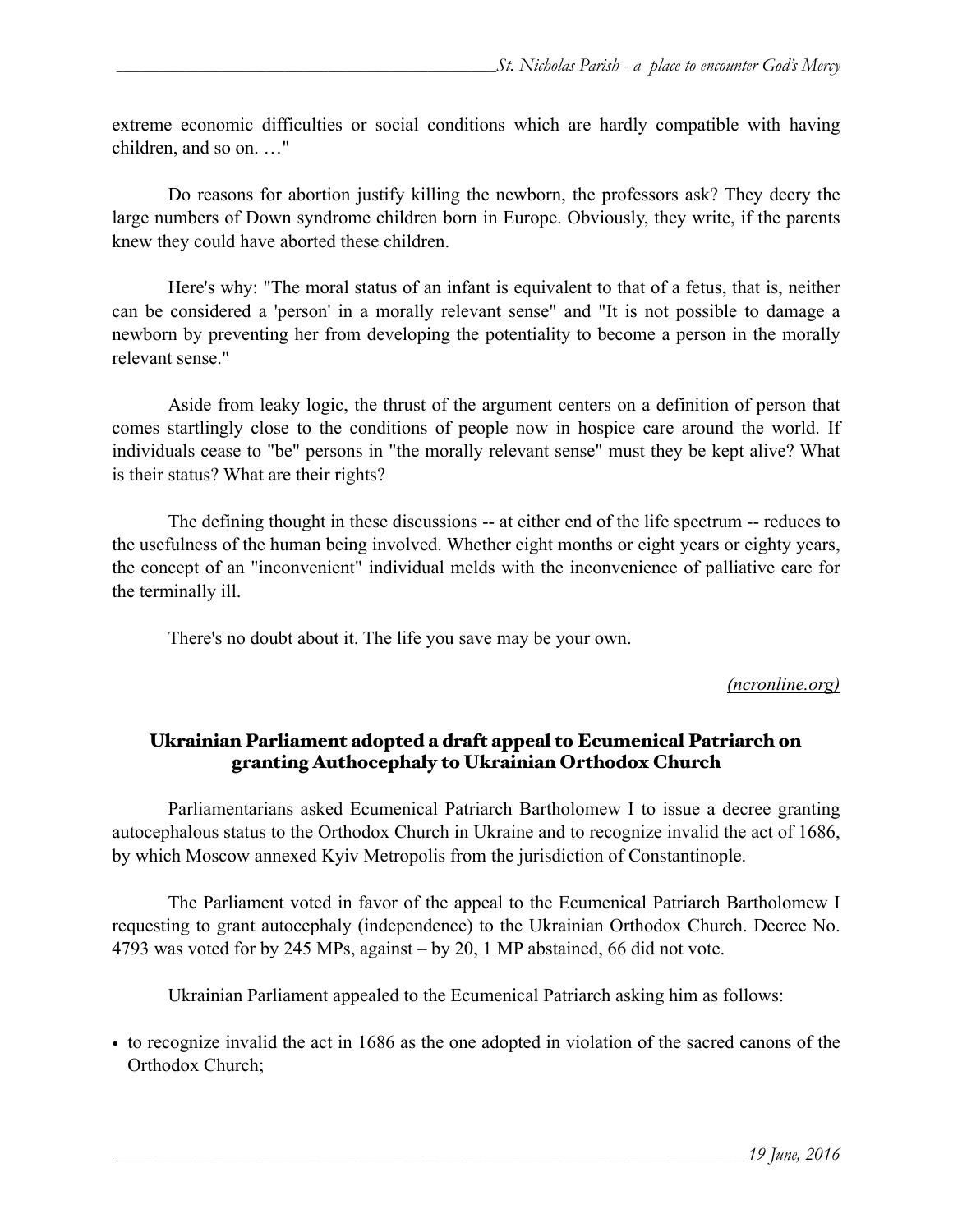- to take an active part in overcoming the church schism by convening Ukrainian unification council under the auspices of the Ecumenical Patriarchate, which would solve all controversial issues and unite the Ukrainian Orthodox Church;
- for the benefit of the Orthodox Church in Ukraine and the integrity of the Ukrainian nation, to issue the Tomos granting autocephaly to the Orthodox Church in Ukraine, under which it can take its rightful place in the family of Local Orthodox Churches.

### "War in Ukraine is something more than a long-running conflict," state secretary of Vatican in Ukraine

"We know that this war is something much more than a long-running conflict: a constant danger, being a sign confrontation of civilizations, histories and peoples that goes far beyond the borders of Ukraine, which could have serious consequences for the balance, which so constantly violated in many parts of the world," Vatican Secretary of State Pietro Parolin said in a speech at a meeting of the Council of Churches in Zaporizhzhia June 16.

He recalled the words of Pope Francis on the "war in fragments", which is taking place in the world and the conflict in Ukraine is part of a global confrontation. Therefore, the resolution of the conflict must be global.

"The suffering you are going through, although concerns directly to your land, but appeals to the conscience of all people and the entire international community to exert all efforts to end the drama in Ukraine," said the Vatican's Secretary of State.

 Cardinal again reiterated that the Holy See has called for the need to comply with international law on the territory and borders of Ukraine. These words are one of the clearest statements of the Vatican on the situation in Ukraine. He emphasized the duty to pray and act. "In the face of the existing confrontation we have a duty above all to pray for peace and to act in God's name is to be close to those who are deprived of basic things by violence," said the Secretary of State.

At the meeting of the Council of Churches in Zaporizhzhia Cardinal Pietro Parolin symbolically handed the help of Catholics in Europe who gathered at the call of Pope Francis. Recall that the Pope has announced a collection for Ukraine, which was held April 24. The amount will be announced later, but for implementing "Ukraine for the Pope" action, a special technical committee was launched under the leadership of Bishop Ian Sobilo, auxiliary bishop of the diocese of Kharkiv and Zaporizhzhia of the Roman Catholic Church in Ukraine.

We know that the funds are intended solely for victims of violence in eastern Ukraine, settlers, residents of so-called "gray zone" near the contact line, the population that remains on the territory which is not by Ukrainian government, especially children, the elderly and singleparent families with young children to those who suffered torture and other forms of torture.